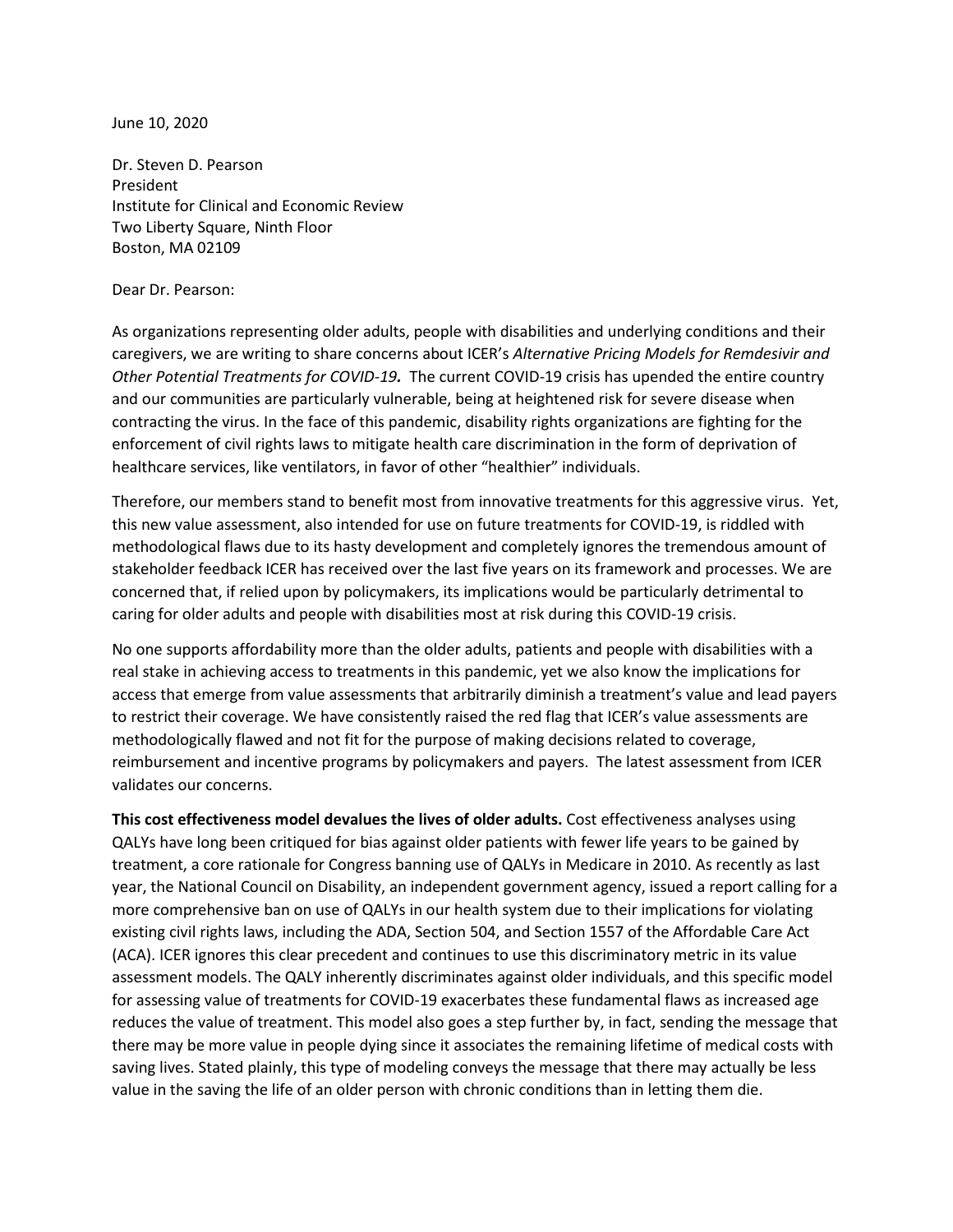**This cost effectiveness model ignores crucial benefits to patients and society.** Many of us have consistently shared with ICER our concerns about advancing models that do not sufficiently incorporate outcomes that matter to patients and their families and societal concerns. In this case, given the toll COVID-19 is taking on our society, non-medical costs are more important than ever. These costs, like lost productivity, do not play a prominent role in ICER's modeling. It also does not recognize the benefit of treatments that may lower the fatality rate enough for society to resume normal activities, nor the stress on our health system's capacity and impact on personnel. We are particularly concerned that despite ICER's 2020 framework indicating that ICER would begin incorporating the societal perspective in the base case of its analyses, ICER chose to omit it from this report even with the huge burden COVID-19 is putting on the nation beyond direct medical costs.

**ICER's models are based on flawed assumptions.** Moreover, the ICER model uses basic flawed inputs to determine the value of COVID-19 treatments. We question the calculation of symptom days for patients in intensive care, the daily cost for patients on a ventilator which is inconsistent with higher real-world costs, the use of flawed age ranges of patients that would be treated, and a lack of recognition that the treatment being evaluated would not be used on a large scale (only in 12% of patients). These vast flaws lead us to question whether ICER is manipulating the model for the purpose of achieving a lower value.

Therefore, we urge ICER to pause any future development of assessments related to COVID-19 and focus on partnering with stakeholders in the development of rigorous and patient-centered methodologies.

## Sincerely,

American Association of People with Disabilities ACCSES – The Voice of Disability Service Providers Allergy & Asthma Network Alliance for Aging Research Allies for Independence American Association of Kidney Patients American Gastroenterological Association Amyloidosis Support Groups, Inc. Asthma and Allergy Foundation of America Association of University Centers on Disabilities Autistic Self Advocacy Network Boomer Esiason Foundation Bridge the Gap – Syngap – Education and Research Foundation California Access Coalition Cancer*Care* Center for Autism and Related Disorders Center for Public Representation Cystic Fibrosis Research Inc. Cure SMA Cutaneous Lymphoma Foundation Davis Phinney Foundation Diabetes Patient Advocacy Coalition Disability Policy Consortium